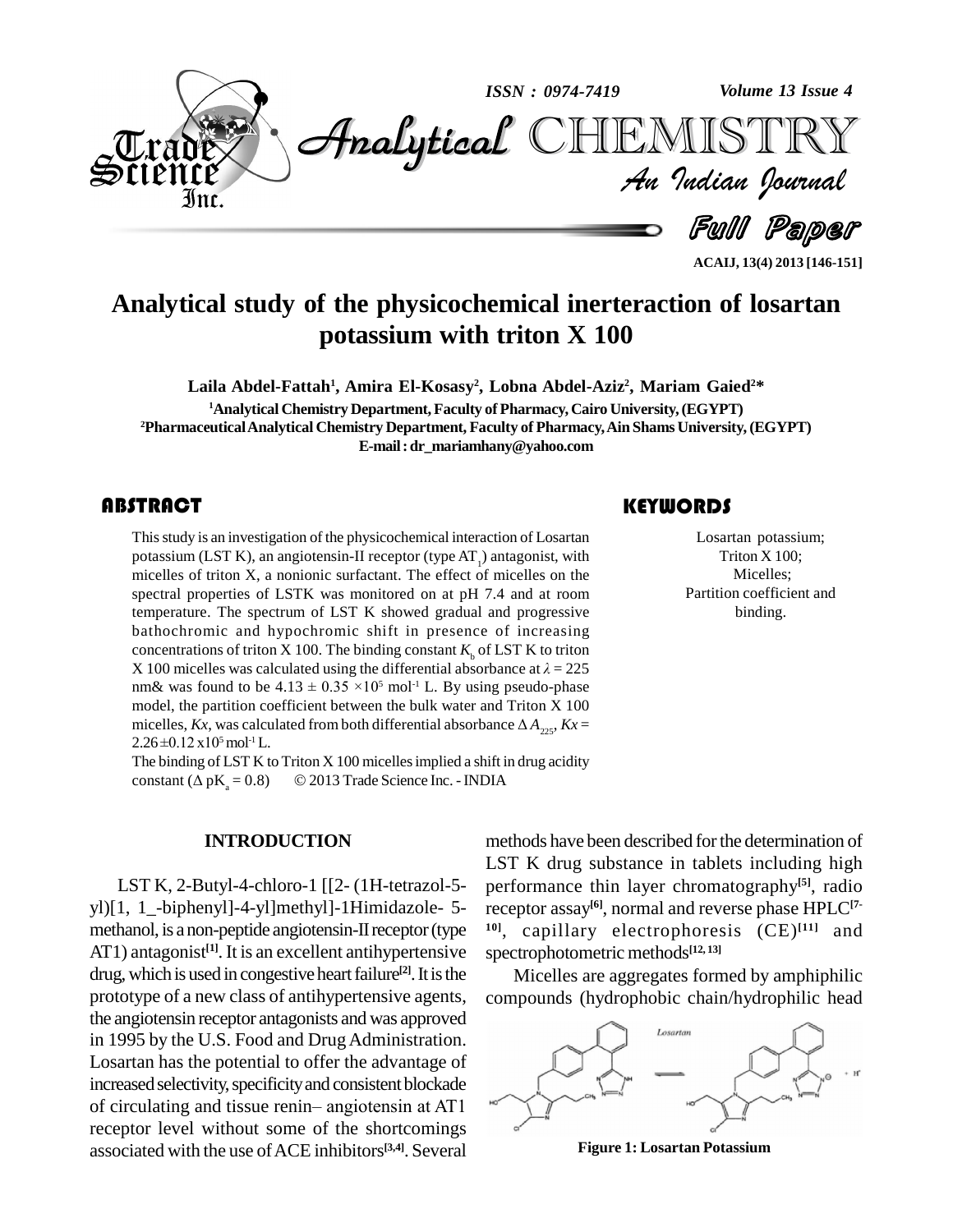group) above their critical micelle concentration (CMC). The specific structure (hydrophilic surface/hydrophobic core) makes the micelles able to establish chemical interactions with either hydrophilic or lipophilic molecules<sup>[14]</sup>. Micelles, dynamic aggregates of  $\frac{1}{\alpha}$ microscopic order, are known for their significance in biological, synthetic and energy-transfer systems wherein the solubilized species can under appropriate conditions serve either as an electron acceptor or as an electrondonor.There are avarietyofinteractions,which may be operative between solubilized substrates and hostmicelles **[15]**.

Drug interactions with heterogeneous media (micelles, lipid bilayer vesicles, biomembranes) induce changes in some physicochemical properties of the <sub>prena</sub> (micelles, lipid bilayer vesicles, biomembranes) induce<br>changes in some physicochemical properties of the<br>drugs (solubility, spectroscopic and acid—base<br>buffer properties)(16, 17) By monitoring these changes it is  $\sqrt{2}$ possible to quantify the degree of drug/micelle interaction which is normally expressed as drug/micelle binding constant,  $K_k$  and micelle/water partition coefficient,  $K_k$ . The elucidation of these constants is important for the<br>understanding of interactions with biomembranes,<br>quantitative structure–activity relationship of drugs<sup>[18]</sup>, understanding of interactions with biomembranes, quantitative structure-activity relationship of drugs<sup>[18]</sup>, micellar HPLC or micellar electrokinetic capillary chromatography (MEKC) **[19, 20]**.

In this work, the effect of nonionic micelles of triton  $\frac{10^{6} \text{N}}{1000}$ chromatography (MEKC)<sup>[19, 20]</sup><br>In this work, the effect of nonionic micelles of triton  $\begin{array}{c} 10^{-5}1 \\ X \neq 100 \text{ on the spectroscopic and acid-base properties} \end{array}$ of LST K is described. The absorption spectrophotometrywere used to quantify the LST K/ Triton  $X$  100 binding constant and Triton  $X$  100/water partition coefficient, by applying the mathematical models that consider partitioning of the drug between the micellar and aqueous pseudo-phases.

### **EXPERIMENTAL**

### **Instruments**

Absorption spectra were recorded on Double beam Schimadzu (Japan) 1601 PC UV-VIS spectrophotometer connected to a computer fitted with UVPC personal spectroscopy software version 3.7, using matched quartz cuvettes in a thermostated cell UVPC personal spectroscopy software version 3.7,<br>using matched quartz cuvettes in a thermostated cell<br>holder. Measurements took place at 25 °C ( $\pm$  0.2). The pH adjustments were carried out using Jenway pH-  $\quad$  UV meter 3310 pH/mV/ C.

## **Materials**

#### **Reference samples**

Losartan potassium was kindly provided by Alkan Pharma, Egypt. Purity was reported to be  $100.0 \pm 0.2$ %.

#### **Reagents**

All chemicals usedwere of analytical grade.Triton X100was purchased fromSigma,Germany.Disodium hydrogen phosphate and citric acid (anhydrous) were obtained from BDH Prolabo UK. Double-distilled water was used. All reagents were handled under fumehood.

### **Standard solutions**

. stock solutions using citrate-phosphate buffer pH 7.4. Stock solution of  $4.34 \times 10^{-4}$  M LST K was prepared by dissolving the drug in citrate-phosphate buffer pH 7.4. Stock solution of 0.002 MTriton X 100 was prepared by dissolving an appropriate amount of the surfactant in the same buffer. The final concentrations were prepared by diluting appropriate aliquots from

### **Losartan - Triton X 100 interactions**

Drug/micelle binding constant and micelle/water partition coefficient were determined by measuring absorption of fixed concentration of the drug (4.34 x 10 -5M)LSTK and increasing concentrations ofTriton  $X 100 (1 x 10<sup>5</sup> - 2.5 x 10<sup>4</sup>)$  against same concentration f fixed concentration<br> $X$  and increasing concentration of  $55-2.5 \times 10^{4}$  against of Triton X 100 as blank at 225 nm.

The effect of Triton  $X$  100 on  $pK$  of LST K was studied using  $4.34 \times 10^{5}$  M LST K in  $0.01$ M Triton X 100. The spectrum of the acid solution was first obtained at apH1.8,whereLSTis presentwhollyas amolecular species. This spectrum was then compared with that of the purely ionized species similarly isolated at pH 7.4. The wavelength, where the greatest change in absorbance was observed, was chosen.At this wavelength and at various intermediate pH values, the absorbance values of the acid solutions were recorded. All absorbance measurements were corrected with the help of blank solutions containing the same concentration of surfactant in the buffer of required pH and were done at  $25\pm0.1$  °C.

# $\overline{\text{RESULTS}}$  and discussion

## **UV spectrum of losartan K**

The UV spectrum in aqueous unbuffered solution

*I*<br>IISTRY<br>*Indian <sup>g</sup>ournal* **Analytical** CHEMISTRY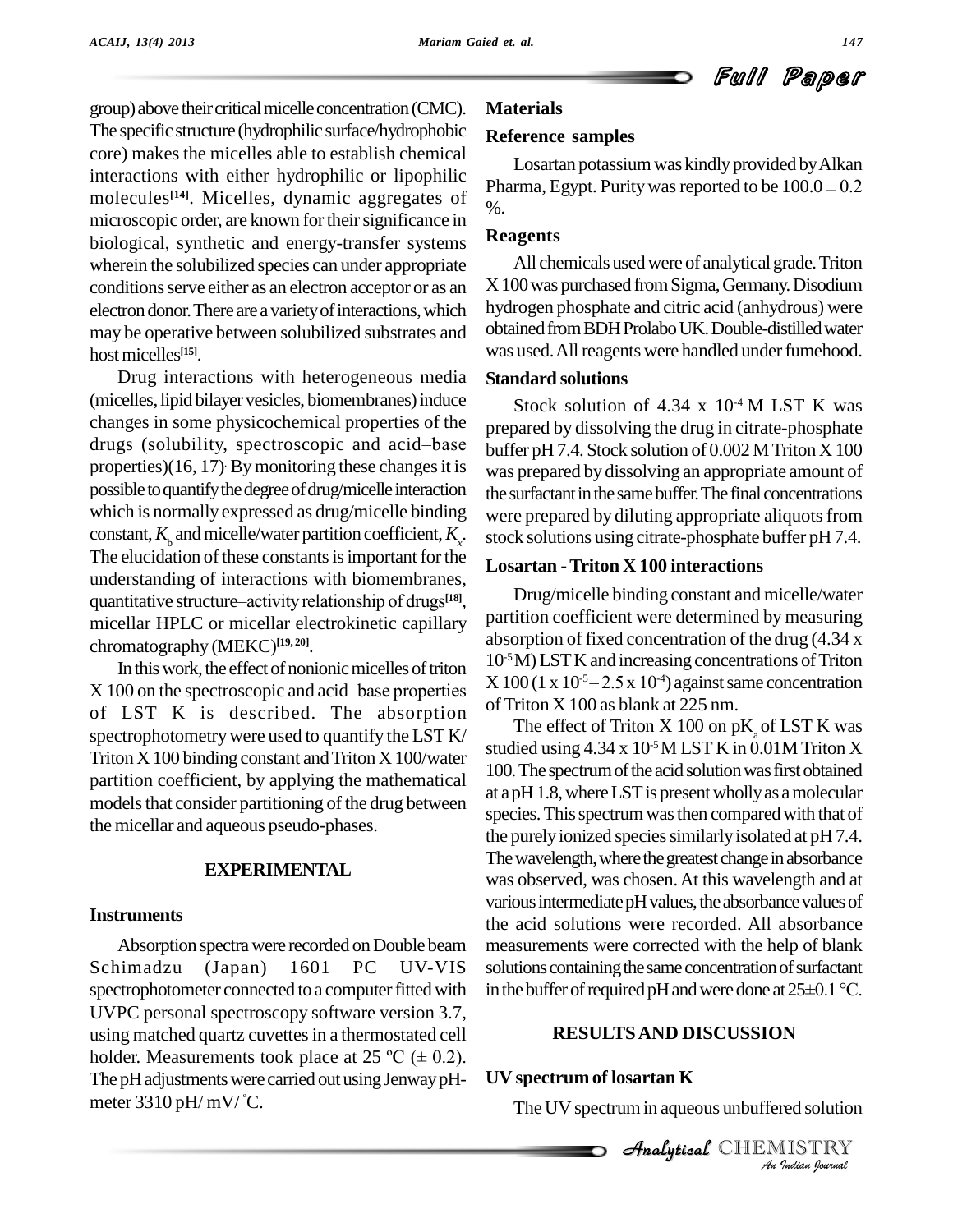# Full Paper

of LST K shows a maximum close to 200 nm and a shoulder extending from 240 to 260 nm. At pH 7.4, peak absorbancewas observed at 228 nm.In presence of Triton X 100, the absorption maximum at 228 nm suffered a slight shift to longer wavelength (red shift to 235 nm), accompanied by a hypochromic shift. The suffered a slight shift to longer wavelength (red shift to increase in absorbance by a hypochromic shift. The concentration decrease in absorbance was monitored for 43.38  $\mu$ M by the incorpor 235 nm), accompanie<br>decrease in absorbance<br>LST (20  $\mu$ g ml<sup>-1</sup>) in  $-1$ ) in four series (n=4) containing more d increasing concentrations of Triton X 100 (1 x  $10^{-5}$  –  $\begin{matrix} \n1M & b \\
mg & n \\
\end{matrix}$  $2.5 \times 10^{4}$ ) as shown in Figure 2



**ml -1) in absence and in presence of increasing concentrations of Triton X 100 (1 x 10 -4M).** ance spectrum of 4.<br> **n** presence of incres<br>  $-5-2.5 \times 10^{-4} M$ .

### **Losartan K-Triton X 100 interactions**

Better understanding of drug/micelle interaction is not only achieved by explaining its nature, but also by quantifying its magnitude through the elucidation of drug/ micelle binding constant and/or partition coefficient. Whenever the interactions of the molecule with its surrounding environment are intrinsically related to spectral characteristics, their changes can be used for the determination of corresponding binding constants and partition coefficients.

The highest difference in absorbance of LST K alone and its absorbance in presence of Triton X 100 was observed at 225 nm, thus it was selected as the analytical wavelength for the study.

 $\frac{40 \text{ rad}}{\text{pi}}$  below which the absorbance at 225 nm  $\frac{425 \text{ rad}}{\text{pi}}$ *I*, ence is the<br> *I* the absorba<br> *A* accepted to a<br> *I* and *I* and *I* and *I* and *I* and *I* and *I* and *I* and *I* and *I* and *I* and *I* and *I* and *I* and *I* and *I* and *I* and *I* and *I* and *I* and *I* and The critical micelle concentration (CMC), the concentration above which surfactant exists in micellar form, was calculated for Triton X 100.Although the absorption method is not the most sensitive method to obtain the value of CMC, CMC is the concentration of should be the same in aqueous and non micellar surfactant solution, it is accepted to assume that, the CMC value of Triton X 100 is  $1.66 \times 10^{-5}$ M in presence

CHEMISTRY

 absorbance reaches a maximal value then becomes of 43.38  $\mu$ M LST. This value is below the CMC reported in literature, and this can be explained by the well-known lowering of surfactant CMC under the influence of different additives and ions **[21,22]**. The increase in absorbance with the increase in surfactant concentration above CMC is regarded to be caused by the incorporation of drug molecules to micelles. As more drug molecules are incorporated to micelles the almost constant **[23]**.

The degree of LST /surfactant interaction was quantified by calculating the LST /micelle binding<br>constant  $(K_b)$  according to the following equations<sup>[23]</sup>:<br>For the LST K in water, Lambert-Beer's law holds constant  $(K_b)$  according to the following equations<sup>[23]</sup>:

as experimentally confirmed.<br> $A_{225}^{\text{w}} = \epsilon_{225}^{\text{w}}$  x  $C_{1ST}$ 

$$
\mathbf{A}_{225}^{\text{w}} = \varepsilon_{225}^{\text{w}} \mathbf{C}_{\text{LST}} \tag{1}
$$

as experimentally confirmed.<br>  $A_{225}^{\text{w}} = \varepsilon_{225}^{\text{w}}$  x  $C_{LST}$  (1)<br>
Where  $A_{225}^{\text{w}}$  and  $\varepsilon_{225}^{\text{w}}$  represent the absorbance and  $A_{225}^{\dagger} = \epsilon_{225}^{\dagger} {_{x}} C_{LST}$  (1)<br>Where  $A_{225}^{\dagger}$  and  $\epsilon_{225}^{\dagger}$  represent the absorbance and<br>the molar absorptivity at  $\lambda$  225 nm and 1 cm optical path length. This equation also holds below CMC, in the nonmicellar surfactant solution.

In the micellar region, a portion of LST K,  $C_{\text{IST}}^{m}$ , is considered to be solubilized inmicelleswhile the other portion,  $C_{LST}$ <sup>w</sup>, still remains in the water region. The total concentration ofLSTis

$$
C_{\text{LST}} = C_{\text{LST}}^{\text{m}} + C_{\text{LST}}^{\text{w}}
$$
 (2)

Assuming that Lambert-Beer's law also holds for the solubilized LST, the absorbance of micellar solution **Can be expressed as**<br> $A_{225} = \epsilon_{225}^{m} {X \atop K} C_{LST}^{m} + \epsilon_{225}^{m} {X \atop K} C_{LS}$ 

can be expressed as  
\n
$$
A_{225} = \epsilon_{225}{}^{m}{}_{x} C_{LST}{}^{m} + \epsilon_{225}{}^{w}{}_{x} C_{LST}{}^{w}
$$
\n(3)  
\nWhere,  $\epsilon_{225}{}^{m}$  is the molar absorptivity for the solubilized  
\nLST.

The fraction f of the associated LST may be defined as

**(4)**

$$
f = C_{\text{LST}}^{m} / C_{\text{LST}}
$$

At a certain  $C_{LST}$ , f is equal to zero in the nonmicellar region up to CMC and increases with increasing the concentration of surfactant  $(C_{\text{SAA}})$  above CMC. As  $C_{\rm SAA}$  increases up to infinity, f approaches unity since all added LST should be solubilized in micelles, i.e.  $C_{LST}$ <sup>m</sup><br>H<sup>?</sup>  $C_{LST}$ . Using equations [1], [2] and [3], the fraction f can

**be directly calculated from the experimental data by**  $\mathbf{f} = \Delta \mathbf{A}_{225} / \Delta \mathbf{A}_{225}$  **(5)** 

be directly calculated from the experimental data by  
\n
$$
f = \Delta A_{225} / \Delta A_{225}^{\bullet}
$$
\n(5)  
\nWhere  $\Delta A_{225} = A_{225} - A_{225}^{\bullet}$  and  $\Delta A_{225}^{\bullet} = A_{225}^{\bullet} - A_{225}^{\bullet}$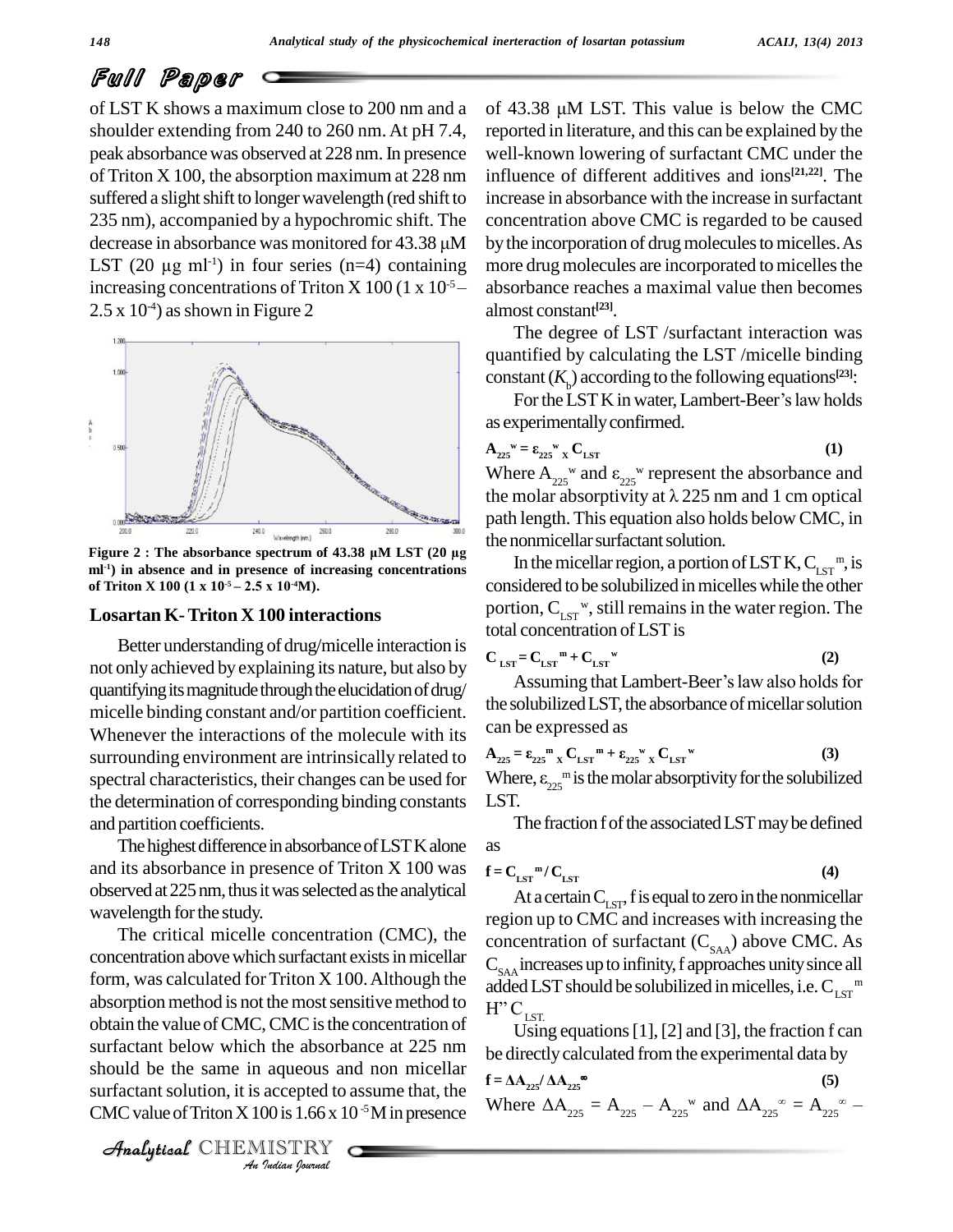$A_{225}$ <sup>w</sup>  $A_{225}$  is the measured absorbance of LST in presence of a given concentration of surfactant,  $A_{225}$ <sup>w</sup> is the absorbance of the same concentration of LST in absence of surfactant and  $A_{225}$  being the absorbance of LST completely bound to surfactant.

The binding of LST to SAA micelles is at equilibrium,  $LST + (SAA)_{\text{sites}} \equiv LST - SAA$ 

With the equilibrium (binding) constant given by

$$
\mathbf{K}_{\mathbf{b}} = \mathbf{C}_{\mathbf{LST-SAA}} / \mathbf{C}_{\mathbf{LST}}^{\mathbf{w}} \cdot \mathbf{C}_{\mathbf{SAA}} \tag{6}
$$

Where  $C_{LST-SAA}$  is the concentration of micellar "sites" occupied by LST,  $C_{\text{LST}}$ <sup>w</sup> is the concentration of free LST anions and  $C_{(SAA) \text{ sites}}$  is the concentration of free sites in the micelles. It is assumed that each micelle is made up of a certain number of sites, each of which has n molecules of SAA accessible to one molecule of the anion. The total concentrations of SAA and LST are given by

$$
C_{SAA} = n \times C_{(SAA) sites} + n \times C_{LST-SAA} + CMC
$$
\n(7)  
\n
$$
C_{LST} = C_{LST}^{\text{w}} + C_{LST-SAA}
$$
\n(8)

Using the definition of f from equations  $[3]$ ,  $[4]$  and [5], the following expression for the binding constant  $K<sub>b</sub>$  is obtained:

$$
\mathbf{K}_{\mathsf{b}} = \mathbf{nf}/\left(\mathbf{1}\cdot\mathbf{f}\right)\left(\mathbf{C}_{\mathsf{S}\mathsf{A}\mathsf{A}}\cdot\mathbf{CMC}\cdot\mathbf{nf}\,\mathbf{C}_{\mathsf{LST}}\right) \tag{9}
$$

After rearrangement this equation is converted into linearized form

$$
C_{LST}(1-f) = -1/K_b + (C_{SAA} - CMC)/n X (1-f)/f
$$
 (10)

In applying equation<sup>[10]</sup>, the values of f greater than 0.9 and smaller than 0.2 should be excluded, since the function is highly dependent on  $(1-f)$  and  $(1-f)/f$  which tends to zero or infinity as f tends to 1 or 0; respectively.

By plotting  $C_{LST}(1-f)$  versus  $(C_{LST} - CMC)(1-f)/f$ , as shown in Figure 3, the values of  $1/n$  and  $-1/K_{k}$  can be obtained from the slope and intercept of the straight line ; respectively.  $K<sub>k</sub>$  and n were found to be 4.13  $\pm$  $0.35 \times 10^5$  M<sup>-1</sup> and 2.258; respectively. The n value corresponds to the average number of surfactant molecules surrounding each molecule of LST K, the obtained value of n show that two molecules are forming the site for LST K binding.

Absorbance values obtained at  $\lambda = 225$  nm can be used for the calculation of partition coefficient  $K_{\gamma}$ . According to the pseudo-phase model<sup>[24]</sup>, it is defined as:



(C<sub>triton</sub> x - CMC )x (1-f)/f x 10<sup>-5</sup> Figure 3 : The plot of  $C_{LST}(1-f)$  versus  $(C_{LST} - CMC)(1-f)/f$ for determination of LST-Triton X 100 binding constant.

$$
\mathbf{K}_{\mathbf{x}} = \mathbf{X}_{\mathbf{LST}}{}^{\mathbf{m}} / \mathbf{X}_{\mathbf{LST}}{}^{\mathbf{w}} \tag{11}
$$

Where  $X_{\text{LST}}$ <sup>m</sup> and  $X_{\text{LST}}$ <sup>w</sup> are the mole fractions of LST in micellar and aqueous phase, respectively. They are related with concentrations of species in the solubilization system

$$
\mathbf{X}_{\text{LST}}^{\text{m}} = \mathbf{C}_{\text{LST}}^{\text{m}} / \mathbf{C}_{\text{LST}}^{\text{m}} + \mathbf{C}_{\text{Triton X 100}}^{\text{m}} \tag{12}
$$

$$
\mathbf{X}_{\text{LST}}^{\text{w} = \mathbf{C}_{\text{LST}}^{\text{w}} / \mathbf{C}_{\text{LST}}^{\text{w} + \mathbf{C}_{\text{Triton X 100}}^{\text{w}}} + \mathbf{n}_{\text{w}}
$$
(13)

Where  $c_{\text{Triton X 100}}$  and  $c_{\text{Triton X 100}}$  represent concentrations of Triton X 100 in micellar and monomeric states, and  $n_w = 55.5$  mol dm<sup>-3</sup> is the molarity of water. Under present experimental conditions  $c_{LST}^{\quad w} + c_{Triton X 100}^{\quad w} \ll n_w$ . If we express  $K_s = K_x / n_w$ , we get the equation

$$
\mathbf{K}\mathbf{s} = (\mathbf{C}_{\text{LST}}^{\text{m}} / \mathbf{C}_{\text{LST}}^{\text{m}} + \mathbf{C}_{\text{Triton X 100}}^{\text{m}}) / \mathbf{C}_{\text{LST}}^{\text{w}}
$$
(14)

Whereas  $c_{\text{Triton X 100}}$  approaches infinity,  $c_{\text{LST}}$ <sup>m</sup> and  $c_{\text{Triton}}$  $_{\text{X 100}}$ <sup>m</sup> approach c<sub>LST</sub> and (c<sub>Triton X 100</sub> – CMC). By using equations [4] and [5], equation [14] can be written in linearized form

$$
1/\Delta A_{225} = 1/\Delta A_{225}^{\text{}} + 1/\text{K}_{\text{s}} \cdot \Delta A_{225}^{\text{}} (C_{LST}^{\text{}} + C_{\text{triton X}}^{\text{}} - CMC) (15)
$$

Hence,  $K_{\rm g}$  ( $K_{\rm g} = K_{\rm g} n_{\rm g}$ ) is obtained from the slope of the plot of  $1/\Delta A_{225}$  versus  $1/(c_{LST} + c_{Triton X 100} - CMC)$ shown in Ffigure<sup>[4]</sup>. The linear relation holds in a very high  $C_{\text{Triton X 100}}$  region below which the curve tends to bend upwards with decreasing  $C_{\text{Trion X 100}}$ , the deviation being due to the approximation made for  $C_{\text{r}}$ <sub>sr</sub><sup>m</sup> and  $C_{\text{Triton X 100}}^{\text{m}}$ .

Using the values of  $\Delta A_{225}$  measured in three series  $(n=3)$  of 43.38 µM LST K containing increasing concentrations of Triton X 100 (1 x  $10^{-5}$  – 2.5 x 10<sup>-4</sup>),

> Analytical CHEMISTRY An Indian Journal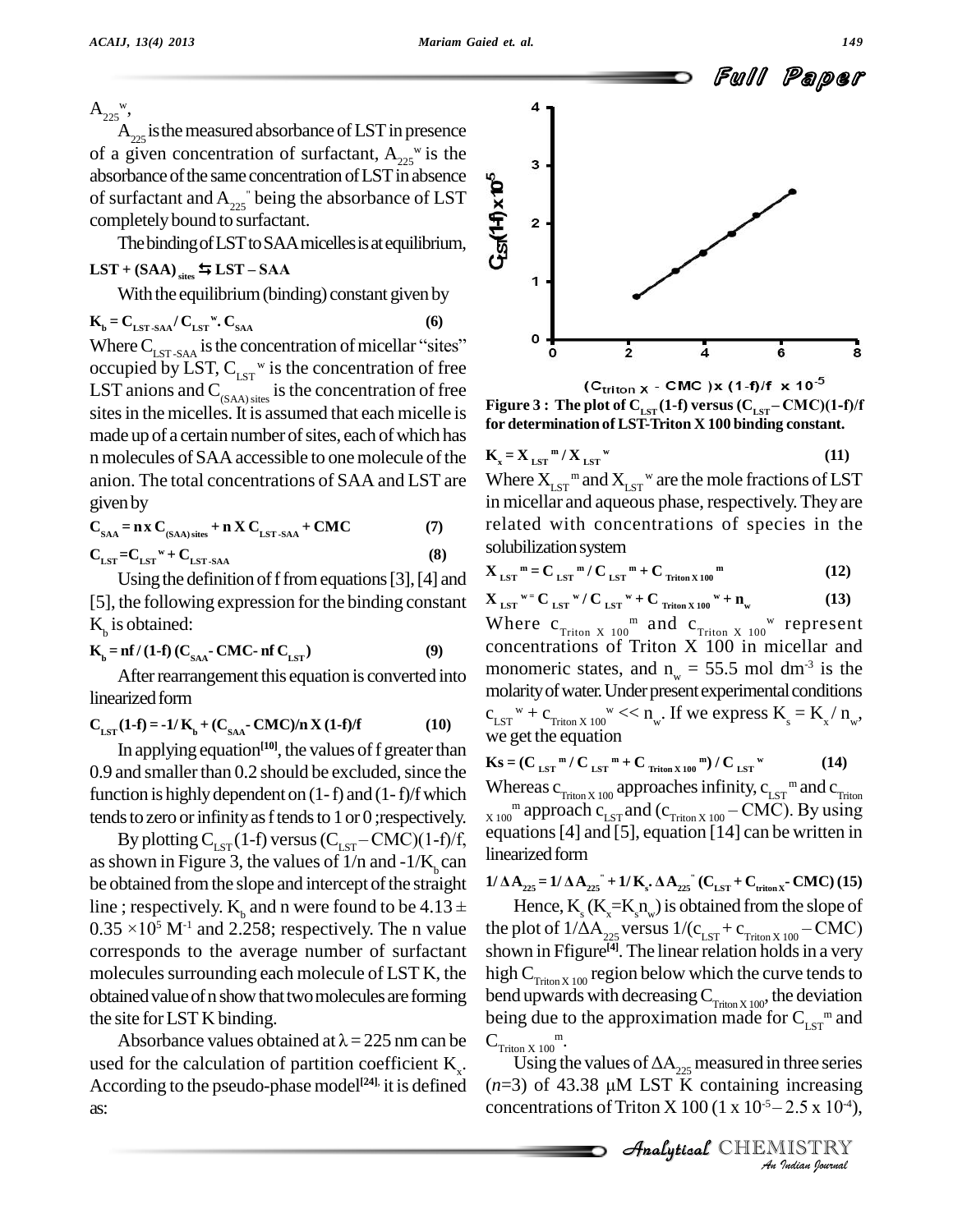

**for determination of LST-Triton X 100partition coefficient**

Figure 4 : The plot of  $1/\Delta A_{225}$  versus  $1/(\text{C}_{15T} + \text{C}_{\text{Triton X}} - \text{CMC})$ <br>for determination of LST-Triton X 100 partition coefficient<br>from Eq.<sup>[15]</sup> the values of  $K_s = 4.07 \pm 0.22 \text{ x} 10^3 \text{ M}^{-1}$ , from Eq.<sup>[15]</sup> the values of  $K_s = 4.0$ <br>i.e.  $K_x = 2.26 \pm 0.12 \times 10^5$  was obta i.e.  $K_r = 2.26 \pm 0.12 \times 10^5$  was obtained. im Eq.<sup>[15]</sup> the values of  $K_s = 4.07 \pm 0.22$ <br> $K_x = 2.26 \pm 0.12 \times 10^5$  was obtained.<br>From the equation  $\Delta Gx = \mu^0{}_{\!\!\text{m}}^{\!\!\text{}}\,^{\!\!\text{}}/\mu^0{}_{\!\!\text{w}} =$  $0.22 \times 10^{3} \text{ M}^{1}$ , channotatined.<br>  $0 \text{ cm}^{0} \text{ m}^{0} \text{ m}^{0} = \text{R}^{2} \text{ R}^{1}$  in  $K_{x}$ , eff

From the equation  $\triangle Gx$  =<br>where  $R$  (=8.314 JK<sup>°</sup><sup>1</sup> mol<sup>°1</sup>) is t where  $R$  (=8.314 JK<sup>-1</sup> mol<sup>-1</sup>) is the gas constant and *T*  $(=298 \text{ K})$  the absolute temperature, the standard free energy change for the transfer of LST from bulk water the (=298 K) the absolute temperature, the standard free to<br>energy change for the transfer of LST from bulk water th<br>to micellar phase  $\Delta Gx = -30.54 \text{ kJ} \text{ mol}^{\text{T}}$  is obtained.

The information about dissociation constants is necessary to choose the optimal conditions for the extraction of these drugs from body fluids, which is an essential step to develop analytical methods for their 1s su extraction of these drugs from body fluids, which is an<br>essential step to develop analytical methods for their is sum<br>determination. Micellar systems can shift acid–base equilibria. This shift can be explained in terms of differences between the properties of the bulk solvent equilibria. This shift can be explained in terms of<br>differences between the properties of the bulk solvent<br>and of the interfacial region and perturbation of the acid base equilibria by the electrostatic field effect of the charged interface<sup>[25]</sup>. The study of acid-base behavior al region and perturbation of the acid—<br>y the electrostatic field effect of the<br><sup>[25]</sup>. The study of acid—base behavior in surfactant media is important to the understanding of mechanisms of reactions in both in vitro and in vivo environments and is also useful in analytical and<br>
pharmaceutical applications<sup>[26]</sup>.<br>
Different values for acid—base constants for LST L<sup>-1</sup>) LST pharmaceutical applications **[26]**.

 $\frac{A_{\text{B}}}{A_{\text{B}}}$  and  $\frac{A_{\text{B}}}{A_{\text{B}}}$  and  $\frac{A_{\text{B}}}{A_{\text{B}}}$  contract forms  $A_{\text{B}}$  and  $A_{\text{B}}$  and  $\frac{A_{\text{B}}}{A_{\text{B}}}$  and  $\frac{A_{\text{B}}}{A_{\text{B}}}$  and  $\frac{A_{\text{B}}}{A_{\text{B}}}$  and  $\frac{A_{\text{B}}}{A_{\text{B}}}$  and  $\frac{A_{\$ *I* Hence, this we<br>**Indian** commission in the above of the above of the set of the *ISTRY*<br>*ISTRY* K were reported in literature;  $2.36 \& 5.55^{[27]}, 3.15^{[28]},$  (con<br>4.9<sup>[29]</sup> and 5.6<sup>[30]</sup>. The UV absorbance spectra of 4.34 mole<br>x 10<sup>-5</sup>M (20 µg L<sup>-1</sup>) LST K in 0.01M Triton X 100 at TAB 4.9<sup>[29]</sup> and 5.6<sup>[30]</sup>. The UV absorbance spectra of 4.34 molecul x  $10^{-5}$  M  $(20 \mu g L^{-1})$  LST K in 0.01 M Triton X 100 at TABI pH 7.4 (completely ionized species) and at pH 1.8 (completely molecular form) are shown in Figure 5. The maximum difference in absorbance between the completely molecular and the completely ionized forms analytical wavelength at which the absorbance values of othersolutions, containing similar concentrations of LST K and Triton  $X$  100, at different pH values were

CHEMISTRY

recorded. The p*K*a values were then calculated as a function of pHusing the formula **[28]**

### $pK_{p}H + \log[A_{i} - A/A - A_{m}]$

Where *A*<sub>i</sub> is the absorbance of the completely ionized  $species, A<sub>m</sub>$  the absorbance of the completely molecular species, and *A* is the absorbance observed at different pHvalues.

The acidity constants were estimated to be  $pK_{a}^{\text{water}}=$ pH values.<br>The acidity constants were estimated to be  $pK_a^{\text{water}}$ <br>4.7  $\pm$ 0.14 and  $pK_a^{\text{ micelle}}$  = 3.9  $\pm$ 0.16. The lowering of The acidity constants were estimated to be p $K_a^{\text{water}}$ <br>4.7 ±0.14 and p $K_a^{\text{micelle}}$ =3.9 ±0.16. The lowering of<br>the p*Ka* in micellar solutions ( $\Delta pK_a$  = 0.8) proves the affinity ofLSTK fortheTriton X100micelle surface. **Figure 4** : The plot of  $1/\Delta A_{.25}$  versus  $1/(C_{LST} + C_{\text{triton}} x - CMC)$  and  $C_{LST}$  and  $C_{LST}$  **c**  $A$  shift in drug pKa is the consequence of the

, charged or the uncharged one, as well as the effects of the micelles<sup>[31]</sup>. It should be remembered that A shift in drug p*K*a is the consequence of the preferential binding of one form of the drug, either the combination of electrostatic andmicro environmental values reported in the present work are all with reference to a fixed concentration of surfactant which is well above the CMC of the surfactants. At several other intermediate concentrations or added salts/counterions the effects are pronouncedlydifferent **[32]**.

The data obtained from the study of the physicochemical interaction of LST K and Triton X 100 issummarized inTABLE1.



**L -1) LST K in 0.01M Triton X 100 atpH 7.4 ( - - - - ) figure 5 : The UV absorbance spectra of 4.34 x 10<sup>.5</sup>M (20 µg<br>L<sup>-1</sup>) LST K in 0.01M Triton X 100 at pH 7.4 ( - - - - )<br>(completely ionized species) and at pH 1.8(—) (completely molecular form)**

 $TABLE1: Parameters of the physical interaction$ **of LST K and Triton X 100 Micelles**

| <b>Parameter</b>                     | pH 7.4                      |
|--------------------------------------|-----------------------------|
| N                                    | 2.258                       |
| $K_b$ (mol <sup>-1</sup> L)          | $4.13 \pm 0.35 \times 10^5$ |
| R                                    | 0.9997                      |
| $K_{v}$                              | $2.26 \pm 0.12 \times 10^5$ |
| $K_{s}$ ( $M^{-1}$ )                 | $4.07 \pm 0.22 \times 10^3$ |
| $\Delta G_x$ (kJ mol <sup>?1</sup> ) | $-30.54$                    |